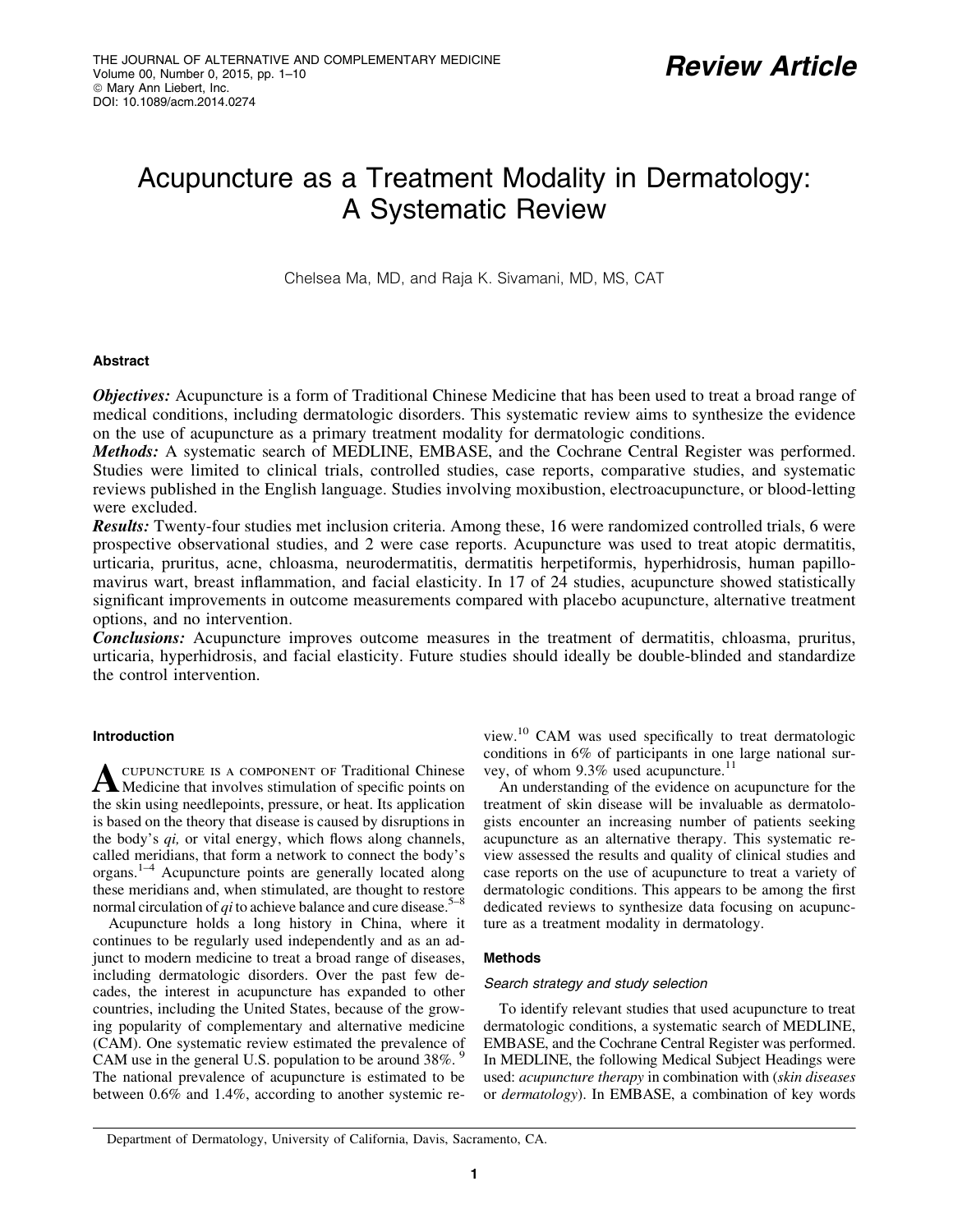and EMTREE terms for *acupuncture therapy* and (*skin diseases* or *dermatology*) were used. In the Cochrane database, key terms (*acupuncture therapy* or *acupuncture*) and (*skin diseases* or *dermatology*) were used. All searches were limited to clinical trials, controlled studies, case reports, comparative studies, and systematic reviews published in the English language. Systematic reviews were included to identify additional articles. Articles that used moxibustion, electroacupuncture, or blood-letting as forms of acupuncture were excluded.

The initial search of all databases identified 1255 articles (Fig. 1). Two reviewers manually screened relevant abstracts, yielding 48 articles eligible for inclusion criteria. An additional 4 articles were identified from related articles and citations. Articles were excluded if they were out of scope (i.e., did not evaluate a dermatologic condition or assessed only adverse effects secondary to acupuncture); were reviews; or used moxibustion, blood-letting, or electroacupuncture as primary treatment. Case reports were included given the limited number of controlled studies in English involving acupuncture as a treatment in dermatology. After careful review of each manuscript, 24 were included in this review.12–35

#### Data extraction and quality assessment

The following data were extracted from each study (Table 1): (1) study characteristics (author, year, country, and study design); (2) study population (population size, mean or median age); (3) dermatologic condition being treated; (4) acupuncture intervention and control intervention; (5) outcome measurements; and (6) main results and conclusions.

The level of evidence was graded on a scale of I–V per guidelines used to evaluate primary research questions.<sup>36</sup>

Studies are evaluated on the basis of study type, confidence interval size, randomization, blinding, and adherence. Level I and II studies contain stronger evidence than level III and IV studies, and level V articles are expert opinion papers.

#### **Results**

Twenty-four studies were identified. Among these, 16 were randomized controlled trials (RCTs), 6 were prospective observational studies, and 2 were case reports. Studies were conducted in inpatient and outpatient settings in China (*n* = 11), Germany (*n* = 4), Korea (*n* = 2), Taiwan (*n* = 1), the United States  $(n=2)$ , Israel  $(n=1)$ , Iran  $(n=1)$ , Italy  $(n=1)$ , and Sweden  $(n=1)$ .

Dermatologic conditions being treated by acupuncture included atopic dermatitis  $(n=6)$ , urticaria  $(n=3)$ , pruritus  $(n=3)$ , acne  $(n=3)$ , chloasma  $(n=3)$ , neurodermatitis  $(n=1)$ , dermatitis herpetiformis  $(n=1)$ , polyhidrosis  $(n=1)$ , human papillomavirus (HPV) wart  $(n=1)$ , breast inflammation  $(n=1)$ , and facial elasticity  $(n=1)$ . Three studies had level I evidence, 12 studies had level II evidence, 1 study had level III evidence, and 8 studies had level IV evidence.

Acupuncture resulted in statistically significant improvement of outcome measurements in 17 of 24 studies. Of the 7 studies that found no statistical significance in outcomes, 6 had no control group for calculation of *p*-values.

## Studies on acupuncture and dermatitis, urticaria, and pruritus

Acupuncture was most commonly examined as a treatment for dermatitis, urticaria, and pruritus, with a total of 14 studies involving 559 participants. Treatment response was evaluated by using multiple objective and subjective outcome measures, described at the bottom of Table 1. For



# FIG. 1. Literature search and study selection.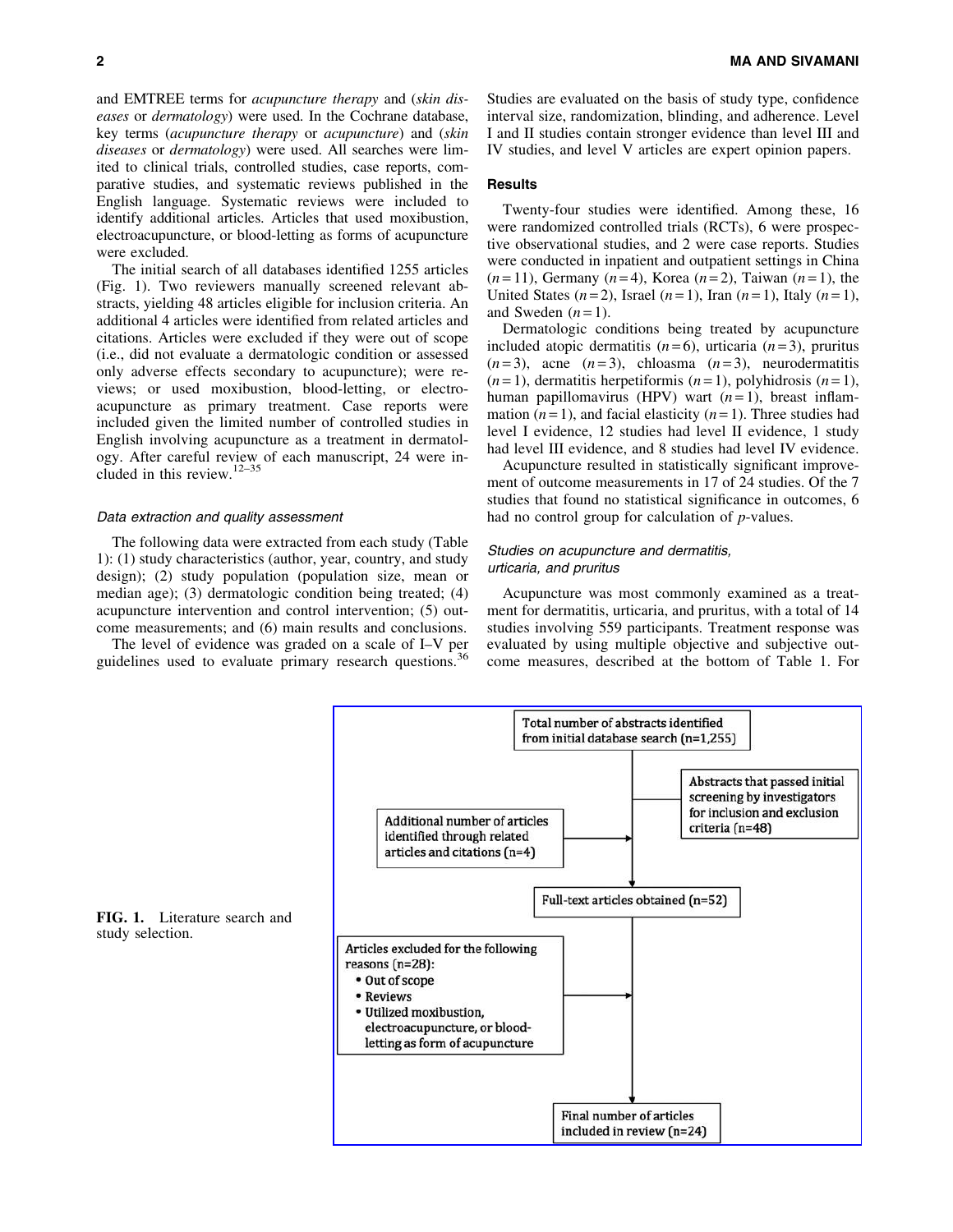| Level of<br>Evidence                      | Ν                                                                                             | $\blacksquare$                                                                                                                                                                                                                         | ≧                                                                                                                                               | ⊨                                                                                 |                                                                                                                                                                                     | Σ                                                                                                                  | $\blacksquare$                                                                                                                                           | (continued)<br>$\blacksquare$                                                                                                                                                                                                                                                                                                                                                             |
|-------------------------------------------|-----------------------------------------------------------------------------------------------|----------------------------------------------------------------------------------------------------------------------------------------------------------------------------------------------------------------------------------------|-------------------------------------------------------------------------------------------------------------------------------------------------|-----------------------------------------------------------------------------------|-------------------------------------------------------------------------------------------------------------------------------------------------------------------------------------|--------------------------------------------------------------------------------------------------------------------|----------------------------------------------------------------------------------------------------------------------------------------------------------|-------------------------------------------------------------------------------------------------------------------------------------------------------------------------------------------------------------------------------------------------------------------------------------------------------------------------------------------------------------------------------------------|
| Results                                   | ð<br>Complete clearance of<br>clearance of $\geq 30\%$ lesions in 21 $\%$<br>acne in $70\%$ , | lesions in acupuncture<br>versus other treatment<br>noninflammatory acne<br>inflammatory and<br>No difference in<br>groups                                                                                                             | lesions in $72\%$ , $\geq 70\%$<br>improvement in 3.5%<br>230% of lesions in<br>Clearance of >95% of<br>of lesions in $14\%$ ,<br>$10.5\%$ , no | than in control group<br>greater in treatment<br>Chloasma clearance<br>(p < 0.01) | groups $(p > 0.01)$<br>Significant difference<br>in clearance between<br>treatment and control<br>treatment and blank<br>clearance between<br>(1) No difference in<br>$\widehat{c}$ | 20% effective, 13%<br>ineffective <sup>b</sup><br>markedly effective.<br>groups ( $p < 0.01$ )<br>40% cured, $27%$ | $(p=0.03)$ scores<br>compared with control<br>improvement in VAS<br>$(p=0.04)$ , IGA<br>$(p=0.03)$ , and EASI<br>showed significant<br>Acupressure group | versus no intervention<br>(3) Mean wheal size was<br>significantly lower in<br>significantly lower in<br>in acupuncture group<br>significantly smaller<br>and no intervention<br>and no intervention<br>placebo $(p < 0.001)$<br>acupuncture group<br>acupuncture group<br>placebo $(p=0.05)$<br>compared with<br>compared with<br>Itch intensity<br>(p < 0.001)<br>$(p=0.02)$<br>$\odot$ |
| Outcome measures                          | Clearance of acne                                                                             | noninflammatory acne<br>lesions from baseline<br>Percentage reduction in<br>inflammatory and                                                                                                                                           | Clearance of acne                                                                                                                               | Clearance of local<br>chloasma                                                    | Clearance of local<br>chloasma                                                                                                                                                      | Clearance of local<br>chloasma                                                                                     | Change in VAS, IGA,<br>and EASI                                                                                                                          | VAS, itch intensity, mean (1) Mean VAS<br>wheal size                                                                                                                                                                                                                                                                                                                                      |
| Comparison                                | None                                                                                          | (1) No intervention<br>(2) $Keigai-rengyo-to$<br>extract only                                                                                                                                                                          | None                                                                                                                                            | Oral vitamin C and E                                                              | (1) Control: oral<br>intake of vitamin<br>C and vitamin E,<br>retinoid cream<br>application of<br>local daily<br>$(2)$ Blank: no<br>treatment                                       | None                                                                                                               | Standard of care<br>alone                                                                                                                                | (2) No intervention<br>acupuncture<br>(1) Placebo                                                                                                                                                                                                                                                                                                                                         |
| frequency and<br>Intervention<br>duration | session 3-5 times<br>1-5 sessions, each<br>per day                                            | week for 4 weeks<br>8 sessions twice a                                                                                                                                                                                                 | times per week,<br>repeated 10 times<br>$min$ sessions $2-3$<br>consisting of 30-<br>1-3 courses, each                                          | Ten 30-min sessions<br>performed every<br>other day                               | week, then twice a<br>week for 3 mo<br>sessions for first<br>40-minute daily                                                                                                        | fifteen 2- to 3-min<br>consisting of<br>4 courses, each<br>sessions                                                | times per week<br>3-min sessions 3<br>for $4$ wk                                                                                                         | 15-min session                                                                                                                                                                                                                                                                                                                                                                            |
| and location<br>Intervention              | acupuncture<br>Auricular                                                                      | shi points<br>randomly selected<br>Acupuncture plus<br>points <sup>a</sup> and/or <i>ah</i><br>Keigai-rengyo-to<br>Acupuncture at<br>nodules on the<br>at papules and<br>22 classical<br>extract<br>face<br>$\ominus$<br>$\widehat{c}$ | Auricular plus body<br>classical points<br>acupuncture at                                                                                       | classical points on<br>face and body<br>Acupuncture at<br>plus herbal<br>medicine | points depending<br>various classical<br>Acupuncture at<br>symptoms<br>on patient                                                                                                   | acupuncture plus<br>segetalis seeds<br>Vaccaria<br>Auricular                                                       | Acupressure at Quchi<br>standard of care<br>point plus                                                                                                   | Acupuncture at<br>Quchi point                                                                                                                                                                                                                                                                                                                                                             |
| Dermatologic<br>condition                 | Acne                                                                                          | Acne                                                                                                                                                                                                                                   | Acne                                                                                                                                            | Chloasma                                                                          | Chloasma                                                                                                                                                                            | Chloasma                                                                                                           | Atopic dermatitis                                                                                                                                        | Atopic eczema                                                                                                                                                                                                                                                                                                                                                                             |
| Mean or median<br>$age\ (y)$              | NR; range,<br>16–42                                                                           | 22.4                                                                                                                                                                                                                                   | NR; range,<br>15-36                                                                                                                             | NR; range,<br>24–49                                                               | 40.5; blank,<br>38.9<br>Control, 39.3;<br>treatment,                                                                                                                                | $\widetilde{\Xi}$                                                                                                  | 28.5                                                                                                                                                     | $\widetilde{\Xi}$                                                                                                                                                                                                                                                                                                                                                                         |
| population size<br><b>Total</b>           | 56                                                                                            | 44 men                                                                                                                                                                                                                                 | 85                                                                                                                                              | 60 women                                                                          | 90 women                                                                                                                                                                            | $30\,$                                                                                                             | $\overline{15}$                                                                                                                                          | $\Xi$                                                                                                                                                                                                                                                                                                                                                                                     |
| Study design                              | Observational<br>study                                                                        | RCT                                                                                                                                                                                                                                    | Observational<br>study                                                                                                                          | RCT                                                                               | RCT                                                                                                                                                                                 | Observational<br>study                                                                                             | crossover<br>RCT with                                                                                                                                    | crossover<br>RCT with                                                                                                                                                                                                                                                                                                                                                                     |
| Study setting                             | China                                                                                         | Korea                                                                                                                                                                                                                                  | China                                                                                                                                           | China                                                                             | China                                                                                                                                                                               | China                                                                                                              | USA                                                                                                                                                      | Germany                                                                                                                                                                                                                                                                                                                                                                                   |
| <b>Study</b>                              | Hou 2002                                                                                      | Kim 2012                                                                                                                                                                                                                               | Liu 2008                                                                                                                                        | Feng 2010                                                                         | Shi 2010                                                                                                                                                                            | Xun 2003                                                                                                           | Lee 2012                                                                                                                                                 | Pfab 2005                                                                                                                                                                                                                                                                                                                                                                                 |

TABLE 1. STUDY CHARACTERISTICS AND CLINICAL CHARACTERISTICS OF PATIENTS TREATED WITH ACUPUNCTURE VERSUS OTHER MODALITY Table 1. Study Characteristics and Clinical Characteristics of Patients Treated with Acupuncture Versus Other Modality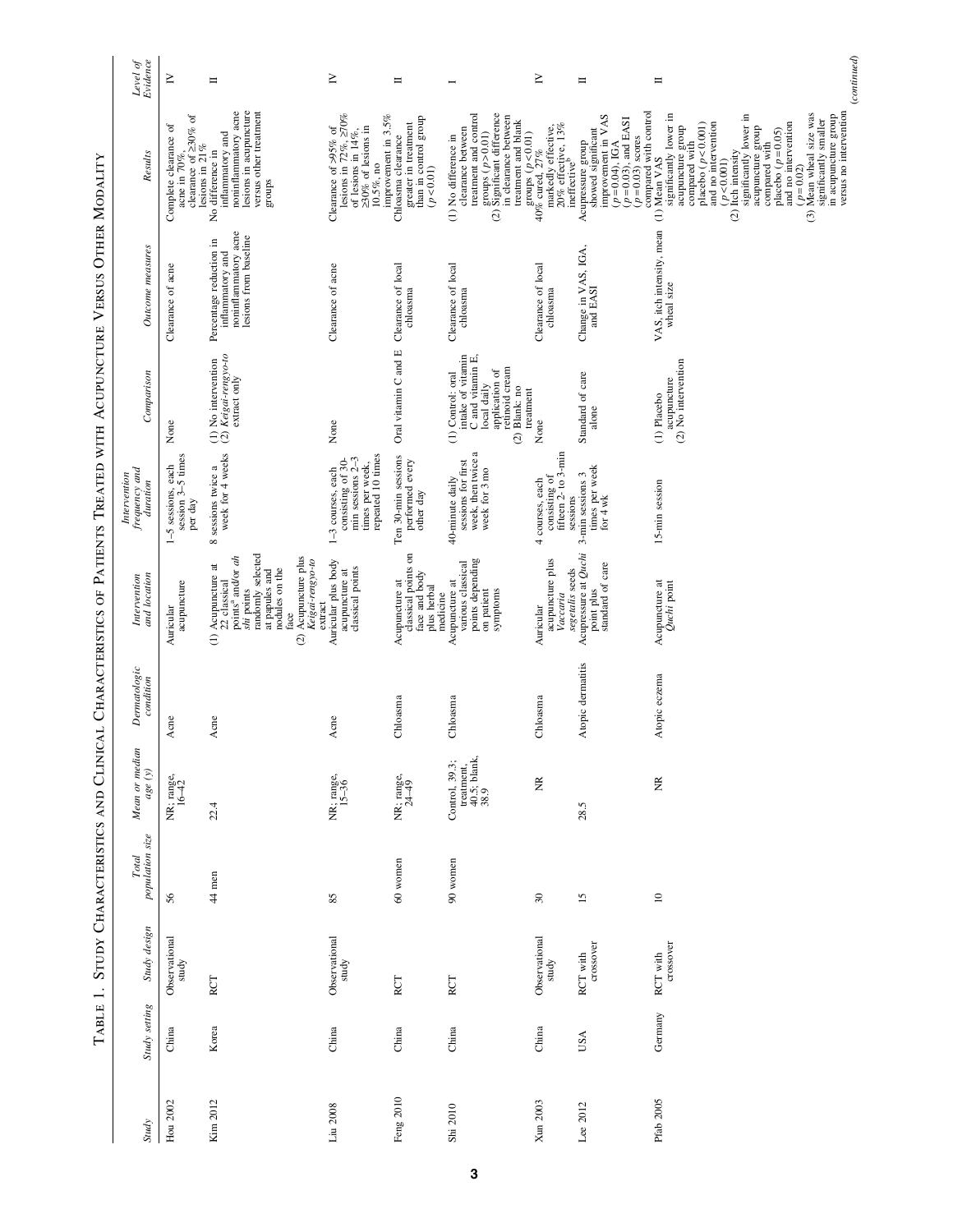| Level of<br>Evidence                      |                                                                                                                                                                                                                                                                                                                                                                                                                                                                                                                                          | $\blacksquare$                                                                                                                                                                                                                                                                                                                                                                                                                                                                |                                                                                                                                                                                                                                                                                                                                                                            |
|-------------------------------------------|------------------------------------------------------------------------------------------------------------------------------------------------------------------------------------------------------------------------------------------------------------------------------------------------------------------------------------------------------------------------------------------------------------------------------------------------------------------------------------------------------------------------------------------|-------------------------------------------------------------------------------------------------------------------------------------------------------------------------------------------------------------------------------------------------------------------------------------------------------------------------------------------------------------------------------------------------------------------------------------------------------------------------------|----------------------------------------------------------------------------------------------------------------------------------------------------------------------------------------------------------------------------------------------------------------------------------------------------------------------------------------------------------------------------|
| Results                                   | versus no intervention<br>in acupuncture versus<br>$(p=0.002)$<br>(4) EIQ significantly lower<br>(3) Flare size significantly<br>in acupuncture versus<br>versus no acupuncture<br>placebo acupuncture<br>$(p=0.022)$<br>placebo acupuncture<br>significantly smaller<br>$(p < 0.0001)$ and in<br>placebo acupuncture<br>significantly lower<br>with acupuncture<br>Wheal size was<br>no acupuncture<br>$(p=0.009)$ and<br>acupuncture vs<br>no acupuncture<br>(1) Mean VAS<br>$(p=0.015)$<br>smaller in<br>$(p=0.01)$<br>$\overline{c}$ | at days 15 ( $p = 0.024$ )<br>at 5 ng/mL $(p=0.002)$<br>$(p=0.028)$ , and<br>Timothy grass pollen<br>VAS significantly<br>lower in acupuncture<br>Significant reduction<br>in CD63-positive<br>versus control group<br>acupuncture versus<br>control group<br>stimulated by anti-<br>and 33 ( $p=0.022$ )<br>SCORAD score<br>between groups<br>and 0.05 ng/mL<br>FceRI antibody<br>$(1)$ No significant<br>difference in<br>basophils in<br>$(p=0.012)$<br>$\odot$<br>$\odot$ | compared with all other<br>significantly lower in<br>groups $(p < 0.05)$<br>(3) Flare size significantly<br>acupuncture compared<br>significantly lower in<br>abortive acupuncture<br>smaller in preventive<br>acupuncture group<br>other groups other<br>(2) Mean itch intensity<br>compared with all<br>than cetirizine<br>with place<br>bo<br>$(p=0.034)$<br>preventive |
| Outcome measures                          | VAS, EIQ, wheal and<br>flare size                                                                                                                                                                                                                                                                                                                                                                                                                                                                                                        | atopic eczema induced<br>Timothy grass pollen<br>positive basophils in<br>reduction in CD63-<br>Dermatophagoides<br>pteronyssinus, and<br>by anti-FceRI<br>SCORAD, VAS,<br>antibody,                                                                                                                                                                                                                                                                                          | VAS, wheal and flare size (1) Mean VAS                                                                                                                                                                                                                                                                                                                                     |
| Comparison                                | acupuncture<br>$(2)$ No intervention<br>$(1)$ Placebo                                                                                                                                                                                                                                                                                                                                                                                                                                                                                    | No intervention                                                                                                                                                                                                                                                                                                                                                                                                                                                               | $(3)$ Oral cetirizine<br>(4) Placebo cetirizine<br>(1) No intervention<br>(2) Placebo<br>acupuncture<br>preventive/<br>abortive                                                                                                                                                                                                                                            |
| frequency and<br>Intervention<br>duration | 10-min session                                                                                                                                                                                                                                                                                                                                                                                                                                                                                                                           | twice per week,<br>for 10 sessions<br>20-min sessions                                                                                                                                                                                                                                                                                                                                                                                                                         | 20-min session                                                                                                                                                                                                                                                                                                                                                             |
| Intervention<br>and location              | Acupuncture at $Quchi$ and Xuehai<br>points                                                                                                                                                                                                                                                                                                                                                                                                                                                                                              | classical points<br>at various<br>Acupuncture                                                                                                                                                                                                                                                                                                                                                                                                                                 | opposite of site of<br>acupuncture at<br>Quehi and Shao<br>Hai points<br>classical points<br>on arm and leg<br>acupuncture at<br>(1) Preventive<br>Abortive<br>itch<br>$\widehat{c}$                                                                                                                                                                                       |
| Dermatologic<br>condition                 | Atopic eczema                                                                                                                                                                                                                                                                                                                                                                                                                                                                                                                            | Atopic eczema                                                                                                                                                                                                                                                                                                                                                                                                                                                                 | Atopic eczema                                                                                                                                                                                                                                                                                                                                                              |
| Mean or median<br>$age\ (y)$              | 28.6                                                                                                                                                                                                                                                                                                                                                                                                                                                                                                                                     | 25.2                                                                                                                                                                                                                                                                                                                                                                                                                                                                          | 23.3                                                                                                                                                                                                                                                                                                                                                                       |
| population size<br>Total                  | $30\,$                                                                                                                                                                                                                                                                                                                                                                                                                                                                                                                                   | $\approx$                                                                                                                                                                                                                                                                                                                                                                                                                                                                     | $20\,$                                                                                                                                                                                                                                                                                                                                                                     |
| Study design                              | crossover<br>RCT with                                                                                                                                                                                                                                                                                                                                                                                                                                                                                                                    | $\mathbb{R}\mathrm{CT}$                                                                                                                                                                                                                                                                                                                                                                                                                                                       | crossover<br>RCT with                                                                                                                                                                                                                                                                                                                                                      |
| Study setting                             | Germany                                                                                                                                                                                                                                                                                                                                                                                                                                                                                                                                  | Germany                                                                                                                                                                                                                                                                                                                                                                                                                                                                       | Germany                                                                                                                                                                                                                                                                                                                                                                    |
| Study                                     | Pfab 2010                                                                                                                                                                                                                                                                                                                                                                                                                                                                                                                                | Pfab 2011                                                                                                                                                                                                                                                                                                                                                                                                                                                                     | Pfab 2012                                                                                                                                                                                                                                                                                                                                                                  |

(*continued*)

 $\label{eq:constrained} (continued)$ 

TABLE 1. (CONTINUED) Table 1. (Continued)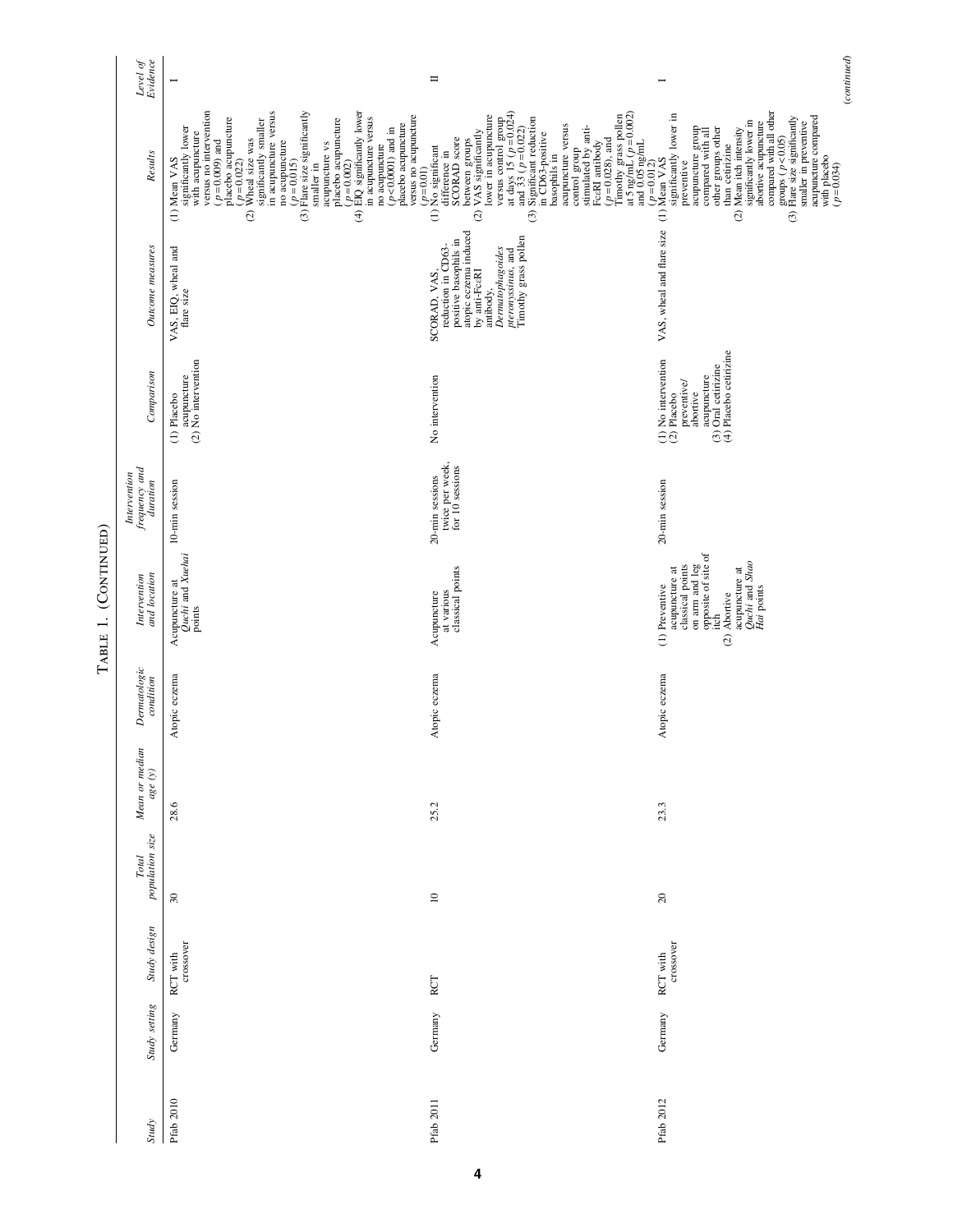| Level of<br>Evidence                      | Σ                                                                                                                                  | $\Box$                                                                                          | Σ                                                                                                                                              | $\blacksquare$                                                                                                                                      | 目                                                                                                                                                                                                                                                                      | Ħ                                                                                                | Ħ                                                                                                                                                                                                          | $_{(continued)}$ |
|-------------------------------------------|------------------------------------------------------------------------------------------------------------------------------------|-------------------------------------------------------------------------------------------------|------------------------------------------------------------------------------------------------------------------------------------------------|-----------------------------------------------------------------------------------------------------------------------------------------------------|------------------------------------------------------------------------------------------------------------------------------------------------------------------------------------------------------------------------------------------------------------------------|--------------------------------------------------------------------------------------------------|------------------------------------------------------------------------------------------------------------------------------------------------------------------------------------------------------------|------------------|
| Results                                   | Significant reduction in<br>DLQI $(p=0.0009)$ ,<br>and VAS<br>EASI ( $p=0.0003$ ),<br>$(p=0.00008)$                                | duration ( $p=0.03$ ) of<br>Acupuncture decreased<br>rate $(p=0.01)$ and<br>urticarial episodes | between recurrence in<br>clearance of >30% or<br>recurrence in 25.8%,<br>Complete clearance of<br>prolonged period<br>wheals without<br>54.84% | in controls ( $p \le 0.05$ )<br>treatment group than<br>Clearance rate without<br>relapse greater in                                                | significantly reduced<br>pruritus immediately<br>comparison between<br>$(p < 0.001)$ and at<br>nonacupoint site<br>acupoint versus<br>3-mo follow-up<br>(1) Acupuncture at<br>after treatment<br>acupuncture at<br>acupoint sites<br>(2) No statistical<br>(p < 0.001) | pruritus significantly<br>greater in acupuncture<br>zAlleviation of uremic<br>group $(p < 0.01)$ | group compared with<br>(1) Significant reduction<br>(2) Significant reduction<br>AA group $(p<0.05)$<br>in pruritus in NAA<br>in pruritus in NAA<br>control $(p < 0.05)$<br>and AA groups<br>compared with |                  |
| Outcome measures                          | Reduction in EASI,<br>DLQI, VAS                                                                                                    | Episode rate of urticaria<br>and duration of each<br>episode                                    | Clearance of urticaria                                                                                                                         | Clearance of urticaria<br>without relapse in<br>6 <sub>mo</sub>                                                                                     | Pruritus score from<br>questionnaire                                                                                                                                                                                                                                   | Alleviation of uremic<br>pruritus                                                                | Reduction of morphine-<br>patients undergoing<br>related pruritus in<br>spinal-epidural<br>anesthesia                                                                                                      |                  |
| Comparison                                | None                                                                                                                               | Placebo acupuncture                                                                             | None                                                                                                                                           | Oral antihistamines                                                                                                                                 | nonacupoint sites<br>Acupuncture at                                                                                                                                                                                                                                    | Chlor-Trimenton<br>and topical<br>ointment<br><b>Oral</b>                                        | No acupuncture                                                                                                                                                                                             |                  |
| frequency and<br>Intervention<br>duration | twice a week for<br>35-min sessions<br>$12$ wk                                                                                     | 3 wk                                                                                            | for $0.5 \text{ mo}$ to $3 \text{ mo}$<br>every other day<br>25-min sessions                                                                   | 30-min sessions<br>daily for 10d<br>consisting of<br>2 courses, each                                                                                | per week for 1 mo<br>1-h sessions 3 times                                                                                                                                                                                                                              | twice a week for<br>30-min sessions<br>$4$ wk                                                    | 30-min session                                                                                                                                                                                             |                  |
| and location<br>Intervention              | corticosteroids,<br>Chinese herbal<br>Acupuncture plus<br>emollients not<br>Antihistamines,<br>discontinued<br>medicine<br>topical | points G31, G20,<br>Acupuncture at<br>B40, L14                                                  | various classical<br>Acupuncture at<br>points                                                                                                  | point-injection of<br>points Quehi,<br>Xuehai, Zusanli,<br>Sanyinjiao, and<br>Acupuncture plus<br>bilaterally at<br>Benadry <sup>1</sup><br>Fengchi | Acupuncture at<br>Quchi point                                                                                                                                                                                                                                          | Quchi and Zusanli<br>Acupuncture at<br>points                                                    | NAA and AA                                                                                                                                                                                                 |                  |
| Dermatologic<br>condition                 | Atopic dermatitis                                                                                                                  | Chronic urticaria                                                                               | Urticaria                                                                                                                                      | Chronic urticaria                                                                                                                                   | Refractory uremic<br>pruritus                                                                                                                                                                                                                                          | Uremic pruritus                                                                                  | Pruritus secondary<br>to morphine<br>anesthesia                                                                                                                                                            |                  |
| Mean or median<br>age(y)                  | $20\,$                                                                                                                             | Control, 28;<br>intervention,<br>30                                                             | NR; range, 4-82                                                                                                                                | intervention,<br>51<br>Control, 52;                                                                                                                 | Control, 63.2;<br>intervention,<br>62.4                                                                                                                                                                                                                                | 43.6                                                                                             | Control, 71.5;<br>NAA, 69.4;<br>AA, 66.7                                                                                                                                                                   |                  |
| population size<br><b>Total</b>           | $20\,$                                                                                                                             | $\uplus$                                                                                        | $\overline{31}$                                                                                                                                | 2                                                                                                                                                   | $\overline{4}$                                                                                                                                                                                                                                                         | $68\,$                                                                                           | $\ensuremath{\mathcal{C}}$                                                                                                                                                                                 |                  |
| Study design                              | Prospective<br>clinical study                                                                                                      | RCT                                                                                             | Observational<br>study                                                                                                                         | RCT                                                                                                                                                 | Controlled trial                                                                                                                                                                                                                                                       | RCT                                                                                              | RCT                                                                                                                                                                                                        |                  |
| Study setting                             | Israel                                                                                                                             | Iran                                                                                            | China                                                                                                                                          | China                                                                                                                                               | Taiwan                                                                                                                                                                                                                                                                 | China                                                                                            | China                                                                                                                                                                                                      |                  |
| <b>Study</b>                              | Salameh 2008                                                                                                                       | Iraji 2005                                                                                      | Тао 2009                                                                                                                                       | Zhao 2006                                                                                                                                           | Chou 2005                                                                                                                                                                                                                                                              | Gao 2002                                                                                         | Jiang 2010                                                                                                                                                                                                 |                  |

TABLE 1. (CONTINUED) Table 1. (Continued)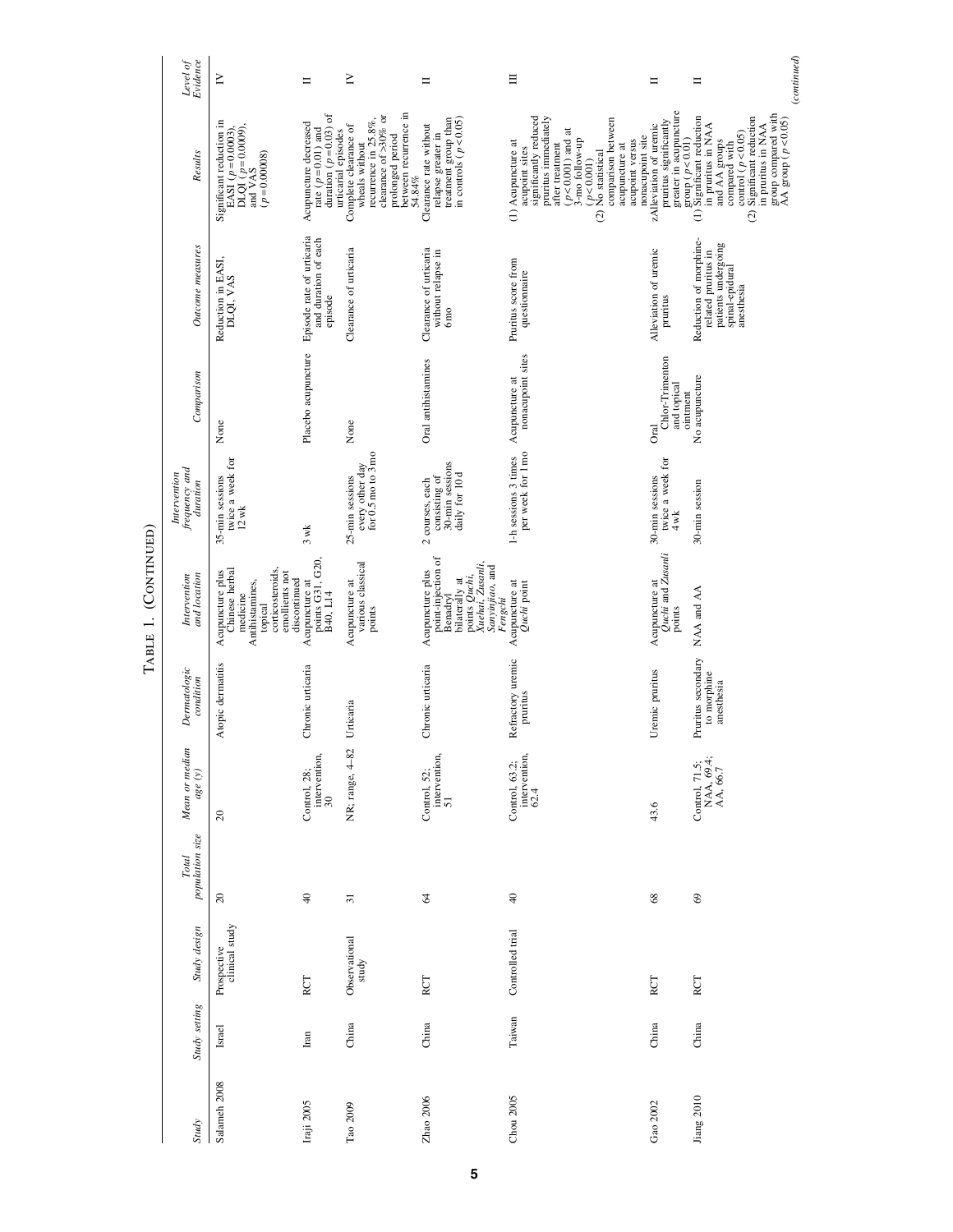| Evidence<br>Level of                      | ≧                                                                                                                                                                                            | Ħ                                                                                                                                                                                                                                                                                                                         | ⊟                                                                                                                                                                                                          | ≧                                                                                | Ħ                                                                                                      | $\geq$                                                                                       |
|-------------------------------------------|----------------------------------------------------------------------------------------------------------------------------------------------------------------------------------------------|---------------------------------------------------------------------------------------------------------------------------------------------------------------------------------------------------------------------------------------------------------------------------------------------------------------------------|------------------------------------------------------------------------------------------------------------------------------------------------------------------------------------------------------------|----------------------------------------------------------------------------------|--------------------------------------------------------------------------------------------------------|----------------------------------------------------------------------------------------------|
| Results                                   | pruritus from 10/10 to<br>erythematous lesions<br>(1) Relief from pruritus<br>while acupuncture<br>after 12 treatment<br>needles in place<br>(2) Improvement of<br>/10 and fewer<br>sessions | Benadryl plus vitamin<br>No difference in rash<br>significantly greater<br>than herbal medicine<br>herbal medicine and<br>Clearance of rash in<br>alone ( $p < 0.05$ ) or<br>clearance between<br>oral Benadryl and<br>vitamin C alone<br>needling group<br>(p < 0.05)<br>C groups<br>$\tilde{\epsilon}$<br>$\widehat{c}$ | $(p<0.01)$ of treatment<br>treated with oxytocin<br>spray alone on day 3<br>significantly reduced<br>$(p=0.01)$ and day 4<br>compared to group<br>Groups treated with<br>acupuncture had<br>severity index | wart after 58 treatment<br>Complete clearance of<br>sessions with<br>acupuncture | significantly improved<br>compared with control<br>in acupuncture group<br>Hyperhidrosis<br>(p < 0.01) | Significant change in<br>Moiré topography<br>$(p=0.0001)$ after<br>acupuncture<br>treatments |
| Outcome measures                          | Improvement in pruritus<br>and erythema                                                                                                                                                      | Clearance of skin rash                                                                                                                                                                                                                                                                                                    | erythema, tension, and<br>Severity index for<br>pain                                                                                                                                                       | HPV in HIV-infected<br>chronic wart from<br>Clearance of large,<br>patient       | Improvement of<br>polyhydrosis                                                                         | topography criteria for<br>facial elasticity<br>Change in Moiré                              |
| Comparison                                | None                                                                                                                                                                                         | medicine alone;<br>control II: oral<br>Control I: Herbal<br>Benadryl plus<br>vitamin C                                                                                                                                                                                                                                    | Oxytocin spray only                                                                                                                                                                                        | None                                                                             | Estazolam                                                                                              |                                                                                              |
| frequency and<br>Intervention<br>duration | for 12 consecutive<br>times per week<br>45-min sessions 3<br>weeks                                                                                                                           | 30d                                                                                                                                                                                                                                                                                                                       | Maximum 30-min<br>sessions total<br>sessions, 1-4                                                                                                                                                          | sessions over<br>58 thirty-min<br>$19 \text{ mo}$                                | Daily 30-min<br>sessions                                                                               | Five 10-min sessions None<br>over 3 wk                                                       |
| and location<br>Intervention              | various classical<br>Acupuncture at<br>points                                                                                                                                                | Plum-blossom needle<br>tapping plus oral<br>herbal medicine                                                                                                                                                                                                                                                               | spleen (spleen for<br>gallbladder, and<br>(1) Acupuncture at<br>Acupuncture at<br>oxytocin-like<br>gallbladder<br>heart and<br>effect)<br>heart.<br>$\widehat{c}$                                          | limbs, root of wart<br>Acupuncture at left<br>ear, abdomen,                      | Huatuojiaji points<br>Acupuncture at<br>bilateral                                                      | Facial cosmetic<br>acupuncture                                                               |
| Dermatologic<br>condition                 | herpetiformis<br>Dermatitis                                                                                                                                                                  | neurodermatitis<br>Localized                                                                                                                                                                                                                                                                                              | Breast erythema,<br>tension, and<br>pain                                                                                                                                                                   | HPV                                                                              | (polyhidrosis)<br>Hyperhidrosis                                                                        | Facial elasticity                                                                            |
| Mean or median<br>$age(y)$                | 48                                                                                                                                                                                           | Control I, 30.7;<br>intervention,<br>33.2<br>control II,<br>32.4;                                                                                                                                                                                                                                                         | Oxytocin alone,<br>acupuncture<br>heart and<br>gallbladder,<br>30;<br>acupuncture<br>gallbladder,<br>spleen, 31<br>heart,                                                                                  | 57                                                                               | intervention, $57$<br>Control, 61;                                                                     | 50                                                                                           |
| population size<br><b>Total</b>           |                                                                                                                                                                                              | $\overline{141}$                                                                                                                                                                                                                                                                                                          | 205 breast-<br>feeding<br>women                                                                                                                                                                            |                                                                                  | 56                                                                                                     | 27 women                                                                                     |
| Study design                              | Case report                                                                                                                                                                                  | RCT                                                                                                                                                                                                                                                                                                                       | RCT                                                                                                                                                                                                        | Case report                                                                      | RCT                                                                                                    | Single-arm pilot<br>study                                                                    |
| Study setting                             | USA                                                                                                                                                                                          | China                                                                                                                                                                                                                                                                                                                     | Sweden                                                                                                                                                                                                     | Italy                                                                            | China                                                                                                  | Korea                                                                                        |
| <b>Study</b>                              | Ohlsen 2011                                                                                                                                                                                  | Weiying 2006                                                                                                                                                                                                                                                                                                              | <b>Kvist 2007</b>                                                                                                                                                                                          | Ursini 2011                                                                      | Wang 2008                                                                                              | Yun 2013                                                                                     |

aThere are 361 classical acupuncture points with Chinese and numeric nomenclature. Both nomenclatures are included in the table as the authors have used them.

Criteria for the<br>appendic effects of chlossma set by the Professional Board of Demanology and Venereology of China Association of Combined Chinese and Western Medicine: (1) cure: visible clearance >90%, normal pigmentation (2) markedly effective: visible clearance >60%, lighter pigmentation, and decreased index of the scoring evaluation after treatment 20.5; (3) effective: visible clearance >30%, lighter pigmentation, and decreased index of  $<$ 30%, no change in pigmentation, and decreased index of the scoring evaluation after treatment  $<$ 0.3.

"Thee ac 361 dasical acquareur points with Chinese and numeric nomenclature. Both nomenclatures are included in the table as the automory are acquarely the acquare accept and consider a compare and the set of the set of th AA, acupuncture in anesthesia area; DLQ1, Dematology Life Quality Index; EASI, Eczenna Area and Severity Index surrey (calculated from the following components; area of involvement, eyrtherma, thickness, excoriations, and human papilomavirus; IGA, Investigator's Global Assessment (to measure thesess severity); NAA, acupuncture in nonansidusta area; NR, not reported; RCT, randomized controlled trial; SCORAD, clinical tool developed by the Eu severity, and subjective symptoms of atopic dermatitis; VAS, Visual Analogue Scale (to rate level of itch).

TABLE 1. (CONTINUED) Table 1. (Continued)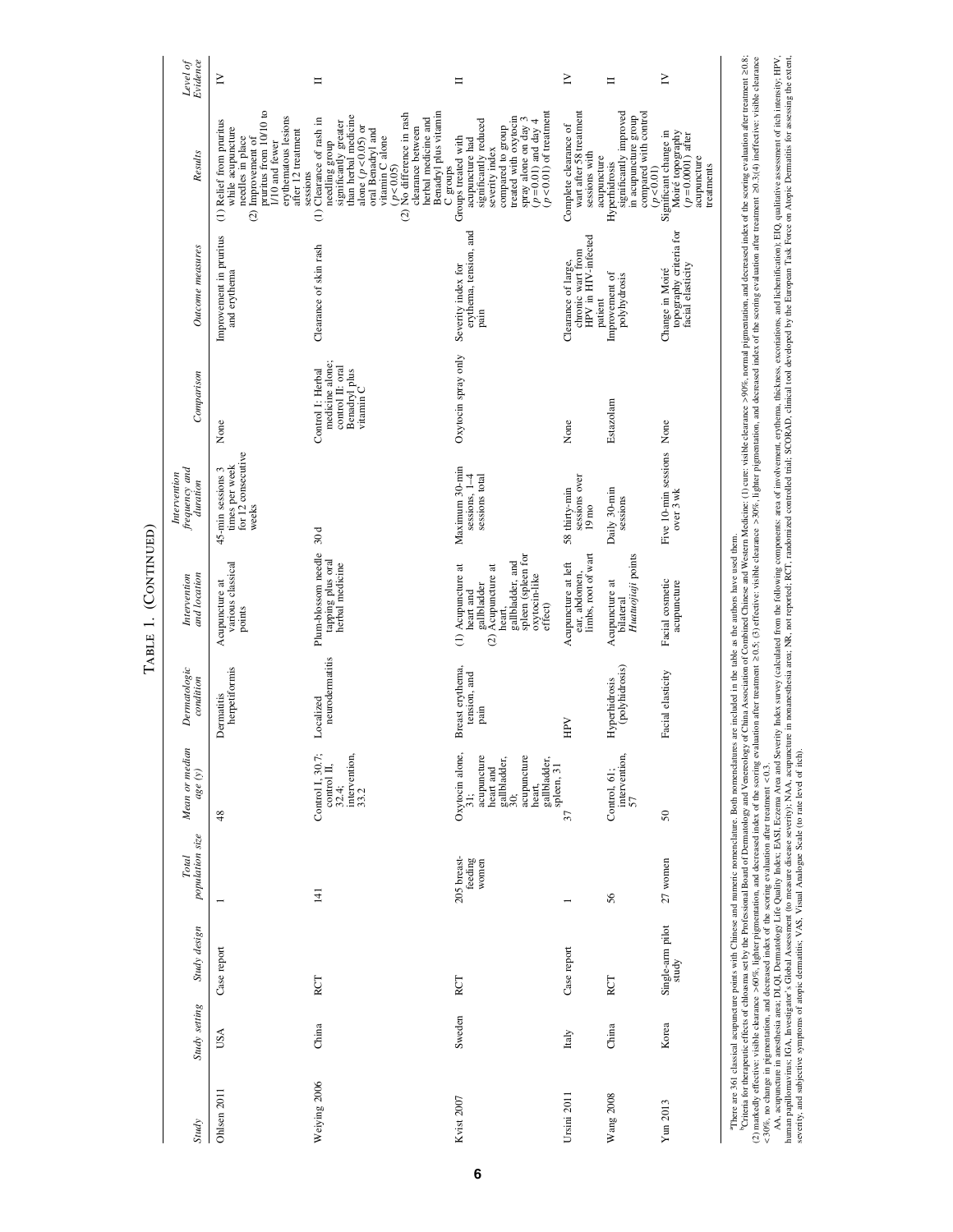## ACUPUNCTURE IN DERMATOLOGY **7** ACUPUNCTURE IN DERMATOLOGY

atopic dermatitis, the standard outcome measurement was the visual analogue scale (VAS) to evaluate severity of itch. In all 6 studies on atopic dermatitis, mean VAS score was statistically significantly lower in groups treated with acupuncture than in groups treated with placebo acupuncture or no intervention. Mean wheal or flare size was also statistically significantly reduced in acupuncture groups in 3 studies. However, most of these studies had small sample sizes, with 5 studies involving 20 patients or fewer.

Three studies addressed urticaria, including 2 on patients with chronic or refractory urticaria. Compared with placebo acupuncture, acupuncture statistically significantly reduced the rate and duration of urticarial episodes in  $1$  RCT.<sup>24</sup> Another RCT found that acupuncture resulted in statistically significantly greater clearance of wheals compared with oral antihistamines.<sup>26</sup> One observational study without a comparison group showed complete clearance of wheals in 25.8% of patients treated with acupuncture and prolongation of time between relapses.<sup>25</sup>

Acupuncture relieved pruritus secondary to uremia, morphine, or dermatitis herpetiformis in 3 RCTs and 1 case report. $27-30$  In 1 RCT, acupuncture was superior to herbal medicine and oral diphenhydramine plus vitamin C for clearance of rash from neurodermatitis.<sup>3</sup>

#### Studies on acupuncture and acne

One RCT and 2 observational studies (185 participants total) examined the therapeutic effect of acupuncture on clearance of acne lesions. The RCT found no statistically significant difference in clearance between acupuncture and herbal medicine, or between acupuncture and no intervention.<sup>13</sup> The 2 observational studies reported clearance of acne lesions in most study participants, but there were no control groups for comparison.<sup>12,14</sup>

## Studies on acupuncture and chloasma

Acupuncture therapy for chloasma was performed in 2 RCTs and 1 observational study with a total of 180 patients. Results were mixed. One RCT found statistically significantly greater clearance of chloasma in patients treated with acupuncture plus herbal medicine compared with patients treated with oral vitamin C and E.<sup>15</sup> Another RCT that compared acupuncture alone to oral vitamin C and E plus topical retinoid cream found no difference in chloasma clearance.<sup>16</sup> The observational study found greater than 90% clearance of chloasma and normal skin pigmentation in 40% of patients, and overall therapeutic effect (>30% lesion clearance and lighter skin pigmentation) in  $87\%$  of patients.<sup>1</sup>

# Studies on acupuncture and other dermatologic conditions

Four studies found acupuncture to be effective at treating other dermatologic conditions, including breast inflammation, polyhidrosis, HPV wart, and facial elasticity. A Swedish RCT involving 205 breastfeeding women found that acupuncture statistically significantly alleviated breast erythema, tension, and pain compared with oxytocin spray alone.<sup>32</sup> An observational study in China involving 56 patients with hyperhidrosis found a statistically significant reduction in sweating with acupuncture treatment compared with estazolam, a benzodiazepine derivative.<sup>34</sup> One case report on an HIV-infected patient with a chronic HPV wart resistant to cryotherapy reported clearance of the wart after 58 sessions of acupuncture over 19 months.<sup>33</sup> Finally, a study of 27 women found that acupuncture resulted in statistically significant changes in Moiré topography, suggestive of improvement in facial elasticity.<sup>3</sup>

#### **Discussion**

This is among the first dedicated reviews to synthesize the evidence on acupuncture as a primary treatment modality for multiple dermatologic conditions. The results of this review support acupuncture as an alternative therapy in dermatology, with 17 of 24 studies showing statistically significant improvement in outcome measures compared with no intervention or other treatment options. Furthermore, in some studies acupuncture improved outcome measures statistically significantly more than placebo acupuncture, suggesting possible merit in the traditional theory of acupoints on meridians.19,20,22,24

Modern investigations into possible mechanisms of acupuncture have mixed results on the validity of meridians, but consistent across studies is involvement of the autonomic nervous system and hypothalamus-pituitary-adrenal (HPA) axis, recruited via peripheral sensory receptors. $37-44$  Functional magnetic resonance imaging studies on humans found modulation of areas in the central nervous system involved in stress and nociception, such as the hypothalamus, nucleus accumbens, amygdala, hippocampus, and anterior cingulate gyrus.39,41–44 The downstream release of endogenous opioids is thought to contribute to subsequent analgesic and antipruritic effects. Furthermore, the pattern of brain activation seen in acupuncture was found to be distinct from that produced by pain from needle prick, which is uncommon during acupuncture.<sup>39,41,43</sup>

Evidence also appears to support the role of neuromodulation of the immune system in mediating the pathogeneses of inflammatory and infectious skin conditions, such as acne, dermatitis, urticaria, and HPV. Studies on rats have shown decreased levels of pro-inflammatory cytokines including tumor necrosis factor- $\alpha$ , interleukin-1 $\beta$ , and interleukin-6—after stimulation with acupuncture.45–49 The underlying mechanism of these findings is unclear, but suppression of cytokine synthesis via outputs from the HPA axis has been proposed. $38$ 

The mechanism through which acupuncture may treat chloasma (or melasma) has not been as extensively studied. The disease is seen primarily in women and is thought to be caused by increased stimulation of melanocytes secondary to estrogen and progesterone, ultraviolet light, thyroid dysfunction, and genetic predisposition.<sup>50–53</sup> Chloasma lesions are also found to have increased expression of vascular endothelial growth factor (VEGF).<sup>54–56</sup> However, studies on acupuncture and levels of estrogen, progesterone, and VEGF in animal and human studies have not shown consistent results.57–62

The findings of this review must be interpreted in the context of the primary literature. There does not appear to be a consistent control group, and studies in this review used multiple comparisons, including no intervention, placebo acupuncture, and oral or topical supplements and medications.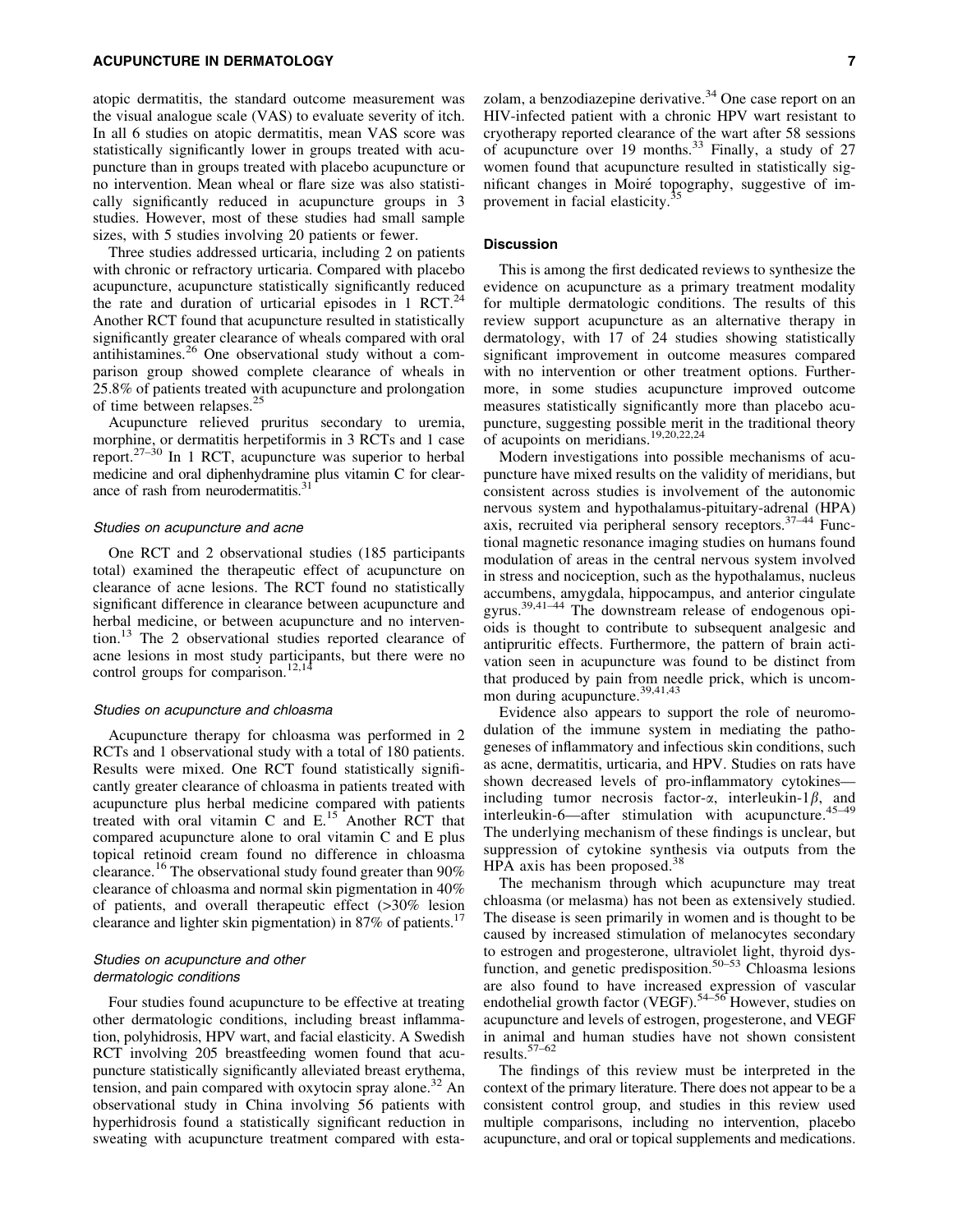Some studies did not have a control group, making it difficult to assess whether improvements in outcomes were attributable to acupuncture or the body's natural response. The frequency and duration of the intervention used in some studies may not be translatable to daily life. For example, it may not be practical for individuals to attend acupuncture sessions multiple times per day or receive treatments that involve multiple months. Outcome measurements also varied across studies, even within the same dermatologic condition. This heterogeneity in outcome measurements did not allow us to pool findings in a valid form for meta-analysis.

Most studies did not mention blinding of patients and acupuncturists or adjusting for confounding factors, which may bias outcomes. Our search was also limited to studies published in the English language, which excludes many studies performed in China, where acupuncture is more prevalent and widely studied. Finally, studies with small sample sizes may overestimate the effect size and lower reproducibility of results. Our evaluation of level of evidence using a valid scale enabled us to systematically identify weaknesses associated with each study.

In summary, the findings of this review reveal that acupuncture may improve outcome measures in the treatment of multiple dermatologic conditions, including dermatitis, chloasma, pruritus, urticaria, hyperhidrosis, and facial elasticity. Future studies in this area will need to consider standardizing the control intervention. For example, investigators aiming to evaluate the efficacy of acupuncture may use no intervention as the control, while investigators aiming to evaluate the validity of acupoints and meridians may consider using placebo acupuncture as the control. Blinding of participants to treatment modality and blinding of acupuncturists to disease being treated will also prevent psychological and procedural bias in an area already prone to subjectivity. More high-quality studies are needed to suggest mechanisms, clarify efficacy, and ultimately guide clinicians in this evolving field.

## Acknowledgments

We would like to thank Bruce Abbott for his assistance with systematic search protocols.

#### Author Disclosure Statement

No competing financial interests exist.

#### **References**

- 1. Longhurst JC. Defining meridians: a modern basis of understanding. [J Acupunct Meridian Stud](http://online.liebertpub.com/action/showLinks?pmid=20633518&crossref=10.1016%2FS2005-2901%2810%2960014-3) 2010;3:67–74.
- 2. Tan EK, Millington GW, Levell NJ. Acupuncture in dermatology: an historical perspective. [Int J Dermatol](http://online.liebertpub.com/action/showLinks?pmid=19538380&crossref=10.1111%2Fj.1365-4632.2009.03899.x) 2009; 48:648–652.
- 3. Zhou WT, Jia SY, Zhang YQ, et al. Pathological changes in internal organs after blocking low hydraulic resistance channels along the stomach meridian in pigs. [Evid Based](http://online.liebertpub.com/action/showLinks?pmid=23935689) [Complement Alternat Med](http://online.liebertpub.com/action/showLinks?pmid=23935689) 2013;2013:935687.
- 4. Zhang WB, Xu YH, Tian YY, et al. Induction of hyperalgesia in pigs through blocking low hydraulic resistance channels and reduction of the resistance through acupuncture: a mechanism of action of acupuncture. [Evid Based](http://online.liebertpub.com/action/showLinks?pmid=23997798) [Complement Alternat Med](http://online.liebertpub.com/action/showLinks?pmid=23997798) 2013;2013:654645.
- 5. Wang B. Yellow Emperor's Canon of Internal Medicine: Ling Su, Jiu Zhen Shi Er Yuan. Beijing, China: China Science & Technology Press; 1997.
- 6. Wei S, Chen ZH, Sun WF, et al. Evaluating meridian-sinew release therapy for the treatment of knee osteoarthritis. [Evid Based Complement Alternat Med](http://online.liebertpub.com/action/showLinks?pmid=23861698) 2013;2013:182528.
- 7. Lee SH, Kim CE, Lee IS, et al. Network analysis of acupuncture points used in the treatment of low back pain. [Evid Based Complement Alternat Med](http://online.liebertpub.com/action/showLinks?pmid=23956769) 2013;2013:402180.
- 8. Lee IS, Lee SH, Kim SY, Lee H, Park HJ, Chae Y. Visualization of the meridian system based on biomedical information about acupuncture treatment. [Evid Based](http://online.liebertpub.com/action/showLinks?pmid=23781270) [Complement Alternat Med](http://online.liebertpub.com/action/showLinks?pmid=23781270) 2013;2013:872142.
- 9. Harris PE, Cooper KL, Relton C, Thomas KJ. Prevalence of complementary and alternative medicine (CAM) use by the general population: a systematic review and update. [Int J](http://online.liebertpub.com/action/showLinks?pmid=22994327&crossref=10.1111%2Fj.1742-1241.2012.02945.x) [Clin Pract](http://online.liebertpub.com/action/showLinks?pmid=22994327&crossref=10.1111%2Fj.1742-1241.2012.02945.x) 2012;66:924–939.
- 10. Cooper KL, Harris PE, Relton C, Thomas KJ. Prevalence of visits to five types of complementary and alternative medicine practitioners by the general population: a systematic review. [Complement Ther Clin Pract](http://online.liebertpub.com/action/showLinks?pmid=24199976&crossref=10.1016%2Fj.ctcp.2013.06.006) 2013;19:214–220.
- 11. Smith N, Shin DB, Brauer JA, Mao J, Gelfand JM. Use of complementary and alternative medicine among adults with skin disease: results from a national survey. [J Am Acad](http://online.liebertpub.com/action/showLinks?pmid=19157642&crossref=10.1016%2Fj.jaad.2008.11.905) [Dermatol](http://online.liebertpub.com/action/showLinks?pmid=19157642&crossref=10.1016%2Fj.jaad.2008.11.905) 2009;60:419–425.
- 12. Hou H, Wu T. Fifty-six cases of acne treated by auricular needle-embedding. [J Trad Chin Med](http://online.liebertpub.com/action/showLinks?pmid=12125483) 2002;22:115–116.
- 13. Kim KS, Kim YB. Anti-inflammatory effect of Keigairengyo-to extract and acupuncture in male patients with acne vulgaris: a randomized controlled pilot trial. [J Alternat](http://online.liebertpub.com/action/showLinks?system=10.1089%2Facm.2011.0218&pmid=22594649) [Complement Med](http://online.liebertpub.com/action/showLinks?system=10.1089%2Facm.2011.0218&pmid=22594649) 2012;18:501–508.
- 14. Liu Z. Clinical observation on the effect of earlobebleeding plus body acupuncture in 85 cases of common acne. [J Trad Chin Med](http://online.liebertpub.com/action/showLinks?pmid=18416078&crossref=10.1016%2FS0254-6272%2808%2960007-2) 2008;28:18–20.
- 15. Feng XJ, Fu JY, Liu F. Clinical observation on the combined use of acupuncture and herbal medicine for treatment of chloasma. [J Trad Chin Med](http://online.liebertpub.com/action/showLinks?pmid=20397455&crossref=10.1016%2FS0254-6272%2810%2960004-0) 2010;30:15–17.
- 16. Shi HF, Xu B, Guo XC, Qiu XW, Zhang YP, Ding XJ. Effect of Gan-Pi regulatory needling in treating chloasma. [Chin J Intregr Med](http://online.liebertpub.com/action/showLinks?pmid=20131039&crossref=10.1007%2Fs11655-010-0066-3) 2010;16:66–70.
- 17. Xun J. Clinical observation in 30 cases of chloasma treated by auricular point pressing and pricking. [J Trad Chin Med](http://online.liebertpub.com/action/showLinks?pmid=14535192) 2003;23:207.
- 18. Lee KC, Keyes A, Hensley JR, et al. Effectiveness of acupressure on pruritus and lichenification associated with atopic dermatitis: a pilot trial. [Acupunct Med](http://online.liebertpub.com/action/showLinks?pmid=22207450&crossref=10.1136%2Facupmed-2011-010088) 2012;30:8–11.
- 19. Pfab F, Hammes M, Backer M, et al. Preventive effect of acupuncture on histamine-induced itch: a blinded, randomized, placebo-controlled, crossover trial. [J Allerg Clin](http://online.liebertpub.com/action/showLinks?pmid=16337477&crossref=10.1016%2Fj.jaci.2005.08.055) [Immunol](http://online.liebertpub.com/action/showLinks?pmid=16337477&crossref=10.1016%2Fj.jaci.2005.08.055) 2005;116:1386–1388.
- 20. Pfab F, Huss-Marp J, Gatti A, et al. Influence of acupuncture on type I hypersensitivity itch and the wheal and flare response in adults with atopic eczema: a blinded, randomized, placebo-controlled, crossover trial. [Allergy](http://online.liebertpub.com/action/showLinks?pmid=20002660&crossref=10.1111%2Fj.1398-9995.2009.02284.x) 2010;65:903–910.
- 21. Pfab F, Athanasiadis GI, Huss-Marp J, et al. Effect of acupuncture on allergen-induced basophil activation in patients with atopic eczema:a pilot trial. [J Alternat Com](http://online.liebertpub.com/action/showLinks?system=10.1089%2Facm.2009.0684&pmid=21443446)[plement Med](http://online.liebertpub.com/action/showLinks?system=10.1089%2Facm.2009.0684&pmid=21443446) 2011;17:309–314.
- 22. Pfab F, Kirchner MT, Huss-Marp J, et al. Acupuncture compared with oral antihistamine for type I hypersensitivity itch and skin response in adults with atopic dermatitis: a patient- and examiner-blinded, randomized, placebocontrolled, crossover trial. [Allergy](http://online.liebertpub.com/action/showLinks?pmid=22313287&crossref=10.1111%2Fj.1398-9995.2012.02789.x) 2012;67:566–573.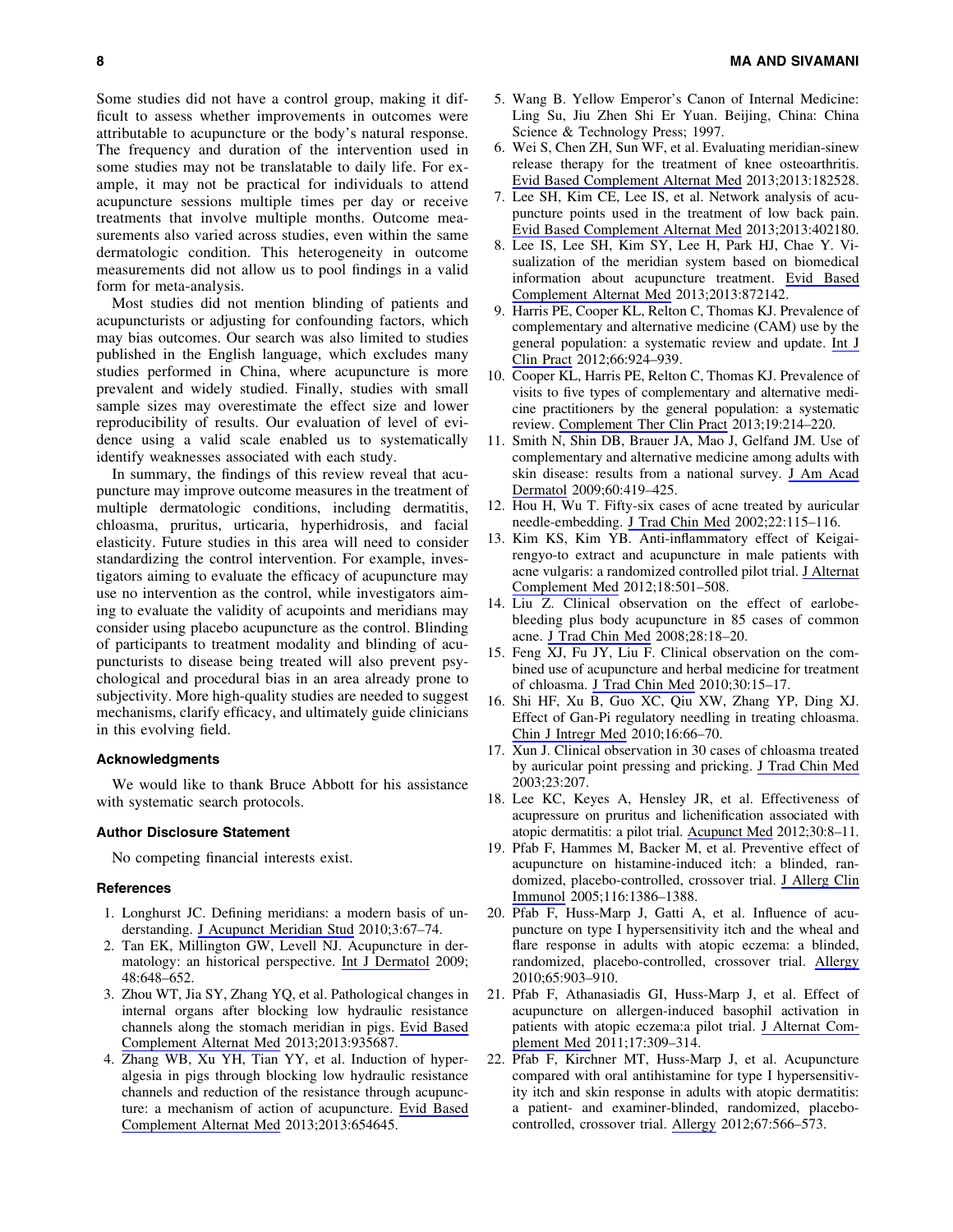## ACUPUNCTURE IN DERMATOLOGY 9

- 23. Salameh F, Perla D, Solomon M, et al. The effectiveness of combined Chinese herbal medicine and acupuncture in the treatment of atopic dermatitis. [J Alternat Complement Med](http://online.liebertpub.com/action/showLinks?system=10.1089%2Facm.2008.0162&pmid=18990051) 2008;14:1043–1048.
- 24. Iraji F SM, Mokhtari H, Siadat A. Acupuncture in the treatment of chronic urticaria: a double blind study. Internet J Dermatol 2005;3.
- 25. Tao S. Acupuncture treatment for 35 cases of urticaria. [J](http://online.liebertpub.com/action/showLinks?pmid=19663093&crossref=10.1016%2FS0254-6272%2809%2960041-8) [Trad Chin Med](http://online.liebertpub.com/action/showLinks?pmid=19663093&crossref=10.1016%2FS0254-6272%2809%2960041-8) 2009;29:97–100.
- 26. Zhao Y. Acupuncture plus point-injection for 32 cases of obstinate urticaria. [J Trad Chin Med](http://online.liebertpub.com/action/showLinks?pmid=16705847) 2006;26:22–23.
- 27. Che-Yi C, Wen CY, Min-Tsung K, Chiu-Ching H. Acupuncture in haemodialysis patients at the Quchi (LI11) acupoint for refractory uraemic pruritus. [Nephrol Dial](http://online.liebertpub.com/action/showLinks?pmid=15985509&crossref=10.1093%2Fndt%2Fgfh955) [Transplant](http://online.liebertpub.com/action/showLinks?pmid=15985509&crossref=10.1093%2Fndt%2Fgfh955) 2005;20:1912–1915.
- 28. Gao H, Zhang W, Wang Y. Acupuncture treatment for 34 cases of uremic cutaneous pruritus. [J Trad Chin Med](http://online.liebertpub.com/action/showLinks?pmid=11977515) 2002;22:29–30.
- 29. Jiang YH, Jiang W, Jiang LM, et al. Clinical efficacy of acupuncture on the morphine-related side effects in patients undergoing spinal-epidural anesthesia and analgesia. [Chin J](http://online.liebertpub.com/action/showLinks?pmid=20131040&crossref=10.1007%2Fs11655-010-0070-7) [Integr Med](http://online.liebertpub.com/action/showLinks?pmid=20131040&crossref=10.1007%2Fs11655-010-0070-7) 2010;16:71–74.
- 30. Ohlsen BA. Acupuncture and a gluten-free diet relieve urticaria and eczema in a case of undiagnosed dermatitis herpetiformis and atypical or extraintestinal celiac disease: a case report. [J Chiropract Med](http://online.liebertpub.com/action/showLinks?pmid=22654688&crossref=10.1016%2Fj.jcm.2011.06.003) 2011;10:294–300.
- 31. Weiying L, Yuanjiang D, Baolian L. Treatment of the localized neurodermatitis by plum-blossom needle tapping and with the modified yangxue dingfeng tang—a clinical observation of 47 cases. [J Trad Chin Med](http://online.liebertpub.com/action/showLinks?pmid=17078443) 2006;26:181–183.
- 32. Kvist LJ, Hall-Lord ML, Rydhstroem H, Larsson BW. A randomised-controlled trial in Sweden of acupuncture and care interventions for the relief of inflammatory symptoms of the breast during lactation. [Midwifery](http://online.liebertpub.com/action/showLinks?pmid=17052823&crossref=10.1016%2Fj.midw.2006.02.003) 2007;23:184–195.
- 33. Ursini T, Polilli E, Congedo G, et al. Complete healing of a giant wart in a severely immune-compromised patient with HIV infection treated with acupuncture. [Case Rep Der](http://online.liebertpub.com/action/showLinks?pmid=22059074&crossref=10.1159%2F000331427)[matol](http://online.liebertpub.com/action/showLinks?pmid=22059074&crossref=10.1159%2F000331427) 2011;3:175–180.
- 34. Wang WZ, Zhao L. Acupuncture treatment for spontaneous polyhidrosis. [J Trad Chin Med](http://online.liebertpub.com/action/showLinks?pmid=19226894&crossref=10.1016%2FS0254-6272%2809%2960006-6) 2008;28:262–263.
- 35. Yun Y, Kim S, Kim M, Kim K, Park JS, Choi I. Effect of facial cosmetic acupuncture on facial elasticity: an openlabel, single-arm pilot study. [Evidence Based Complement](http://online.liebertpub.com/action/showLinks?pmid=23983778&crossref=10.1155%2F2013%2F424313) [Alternat Med](http://online.liebertpub.com/action/showLinks?pmid=23983778&crossref=10.1155%2F2013%2F424313) 2013;2013:424313.
- 36. Wright JG, Swiontkowski MF, Heckman JD. Introducing levels of evidence to the journal. [J Bone Joint Surg Am](http://online.liebertpub.com/action/showLinks?pmid=12533564&crossref=10.1302%2F0301-620X.85B1.14063)  $2003;85-A(1):1-3.$
- 37. Cho ZH, Oleson TD, Alimi D, Niemtzow RC. Acupuncture: the search for biologic evidence with functional magnetic resonance imaging and positron emission tomography techniques. [J Alternat Complement Med](http://online.liebertpub.com/action/showLinks?system=10.1089%2F107555302760253577&pmid=12230898) 2002;8: 399–401.
- 38. Cho ZH, Hwang SC, Wong EK, et al. Neural substrates, experimental evidences and functional hypothesis of acupuncture mechanisms. [Acta Neurologic Scand](http://online.liebertpub.com/action/showLinks?pmid=16674603&crossref=10.1111%2Fj.1600-0404.2006.00600.x) 2006;113: 370–377.
- 39. Wu MT, Hsieh JC, Xiong J, et al. Central nervous pathway for acupuncture stimulation: localization of processing with functional MR imaging of the brain—preliminary experience. [Radiology](http://online.liebertpub.com/action/showLinks?pmid=10405732&crossref=10.1148%2Fradiology.212.1.r99jl04133) 1999;212:133–141.
- 40. Eshkevari L, Permaul E, Mulroney SE. Acupuncture blocks cold stress-induced increases in the hypothalamus-pituitary-adrenal axis in the rat. [J Endocrinol](http://online.liebertpub.com/action/showLinks?pmid=23386059&crossref=10.1530%2FJOE-12-0404) 2013;217:95–104.
- 41. Hui KK, Liu J, Makris N, et al. Acupuncture modulates the limbic system and subcortical gray structures of the human brain: evidence from fMRI studies in normal subjects. [Human Brain Map](http://online.liebertpub.com/action/showLinks?pmid=10643726&crossref=10.1002%2F%28SICI%291097-0193%282000%299%3A1%3C13%3A%3AAID-HBM2%3E3.0.CO%3B2-F) 2000;9:13–25.
- 42. Huang W PD, Napadow V, Park K, et al. Characterizing acupuncture stimuli using brain imaging with FMRI—a systematic review and meta-analysis of the literature. PLoS One 2012;7.
- 43. Napadow V, Makris N, Liu J, Kettner NW, Kwong KK, Hui KK. Effects of electroacupuncture versus manual acupuncture on the human brain as measured by fMRI. [Human Brain Map](http://online.liebertpub.com/action/showLinks?pmid=15499576&crossref=10.1002%2Fhbm.20081) 2005;24:193–205.
- 44. Napadow V, Dhond RP, Kim J, et al. Brain encoding of acupuncture sensation—coupling on-line rating with fMRI. [Neuroimage](http://online.liebertpub.com/action/showLinks?pmid=19500677&crossref=10.1016%2Fj.neuroimage.2009.05.079) 2009;47:1055–1065.
- 45. Jiang SH, Tu WZ, Zou EM, et al. Neuroprotective effects of different modalities of acupuncture on traumatic spinal cord injury in rats. [Evidence Based Complement Alternat](http://online.liebertpub.com/action/showLinks?pmid=24803946) [Med](http://online.liebertpub.com/action/showLinks?pmid=24803946) 2014;2014:431580.
- 46. Qi YC, Xiao XJ, Duan RS, et al. Effect of acupuncture on inflammatory cytokines expression of spastic cerebral palsy rats. [Asian Pac J Trop Med](http://online.liebertpub.com/action/showLinks?pmid=25066401&crossref=10.1016%2FS1995-7645%2814%2960081-X) 2014;7:492–495.
- 47. Son YS, Park HJ, Kwon OB, Jung SC, Shin HC, Lim S. Antipyretic effects of acupuncture on the lipopolysaccharideinduced fever and expression of interleukin-6 and interleukin-1 beta mRNAs in the hypothalamus of rats. [Neurosci Lett](http://online.liebertpub.com/action/showLinks?pmid=11814650&crossref=10.1016%2FS0304-3940%2801%2902538-1) 2002;319:45–48.
- 48. Guo T, Guo Z, Yang X, et al. The Alterations of IL-1beta, IL-6, and TGF-beta levels in hippocampal CA3 region of chronic restraint stress rats after electroacupuncture (EA) pretreatment. [Evidence Based Complement Alternat Med](http://online.liebertpub.com/action/showLinks?pmid=24795767) 2014;2014:369158.
- 49. Wang H, Du MH, Shi X. [Effects of acupuncture at ''Zusanli'' (ST 36) on cerebral proinflammatory cytokine and plasma neuron specific enolase in septic rats]. [Zhongguo](http://online.liebertpub.com/action/showLinks?pmid=24617240) [Zhen Jiu](http://online.liebertpub.com/action/showLinks?pmid=24617240) 2013;33:1105–1107.
- 50. Jang YH, Lee JY, Kang HY, Lee ES, Kim YC. Oestrogen and progesterone receptor expression in melasma: an immunohistochemical analysis. [J Eur Acad Dermatol Vener](http://online.liebertpub.com/action/showLinks?pmid=20337826&crossref=10.1111%2Fj.1468-3083.2010.03638.x)[eol](http://online.liebertpub.com/action/showLinks?pmid=20337826&crossref=10.1111%2Fj.1468-3083.2010.03638.x) 2010;24:1312–1316.
- 51. Lieberman R, Moy L. Estrogen receptor expression in melasma: results from facial skin of affected patients. [J](http://online.liebertpub.com/action/showLinks?pmid=18505139) [Drugs Dermatol](http://online.liebertpub.com/action/showLinks?pmid=18505139) 2008;7:463–465.
- 52. Ortonne JP, Arellano I, Berneburg M, et al. A global survey of the role of ultraviolet radiation and hormonal influences in the development of melasma. [J Eur Acad Dermatol](http://online.liebertpub.com/action/showLinks?pmid=19486232&crossref=10.1111%2Fj.1468-3083.2009.03295.x) [Venereol](http://online.liebertpub.com/action/showLinks?pmid=19486232&crossref=10.1111%2Fj.1468-3083.2009.03295.x) 2009;23:1254–1262.
- 53. Lutfi RJ, Fridmanis M, Misiunas AL, et al. Association of melasma with thyroid autoimmunity and other thyroidal abnormalities and their relationship to the origin of the melasma. [J Endocrinol Metab](http://online.liebertpub.com/action/showLinks?crossref=10.1210%2Fjcem-61-1-28) 1985;61:28–31.
- 54. Kang HY, Hwang JS, Lee JY, et al. The dermal stem cell factor and c-kit are overexpressed in melasma. [Br J Der](http://online.liebertpub.com/action/showLinks?pmid=16704639&crossref=10.1111%2Fj.1365-2133.2006.07179.x)[matol](http://online.liebertpub.com/action/showLinks?pmid=16704639&crossref=10.1111%2Fj.1365-2133.2006.07179.x) 2006;154:1094–1099.
- 55. Kim EH, Kim YC, Lee ES, Kang HY. The vascular characteristics of melasma. [J Dermatol Sci](http://online.liebertpub.com/action/showLinks?pmid=17363223&crossref=10.1016%2Fj.jdermsci.2007.01.009) 2007;46:111–116.
- 56. Kim EJ, Park HY, Yaar M, Gilchrest BA. Modulation of vascular endothelial growth factor receptors in melanocytes. [Exp Dermatol](http://online.liebertpub.com/action/showLinks?pmid=16026585&crossref=10.1111%2Fj.0906-6705.2005.00345.x) 2005;14:625–633.
- 57. Qin Y, He J, Xia L, Guo H, He C. Effects of electroacupuncture on oestrogen levels, body weight, articular cartilage histology and MMP-13 expression in ovariectomised rabbits. [Acupunct Med](http://online.liebertpub.com/action/showLinks?pmid=23519019&crossref=10.1136%2Facupmed-2012-010289) 2013;31:214–221.